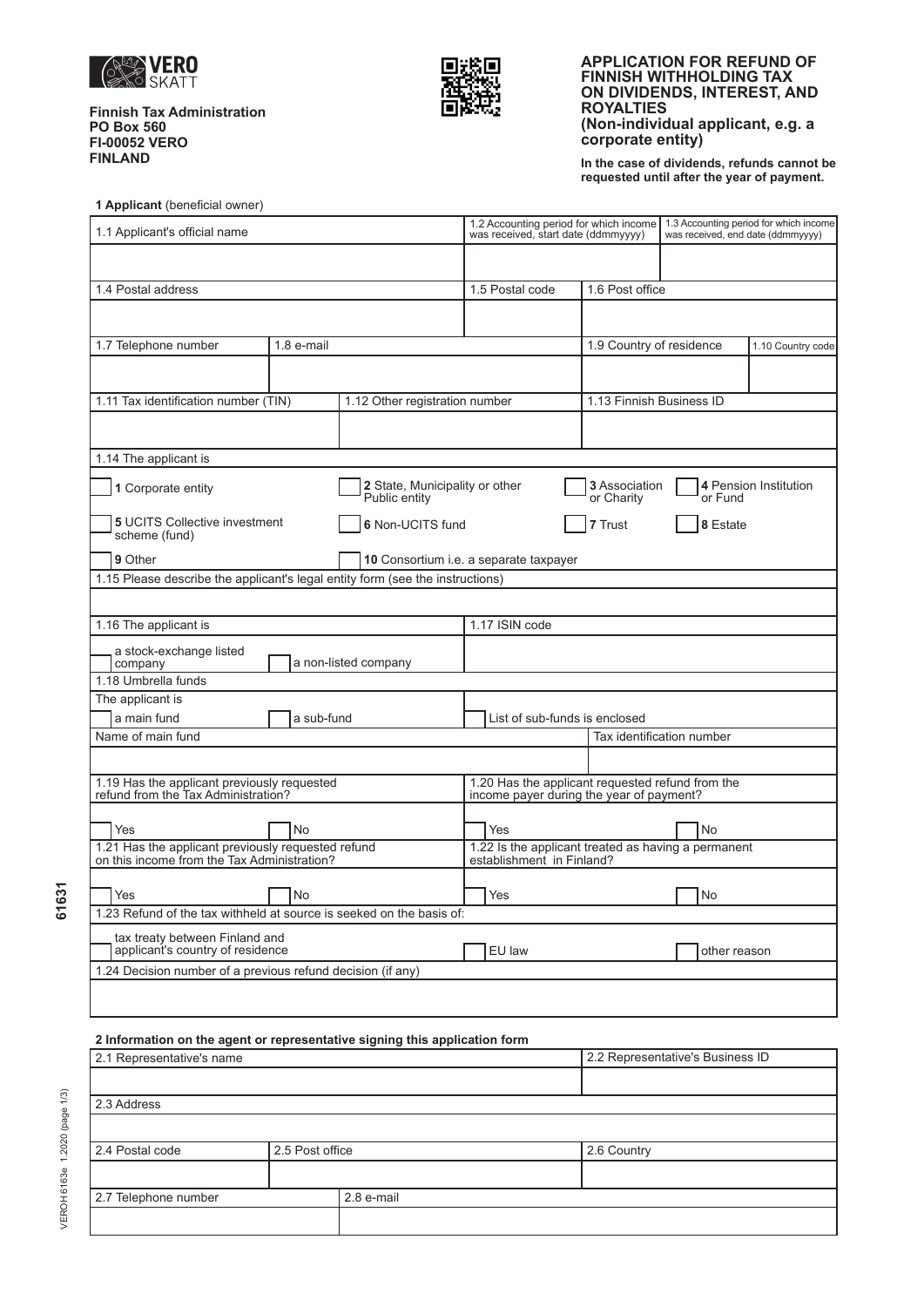



## **3 Bank account number for the refund**

| 3.1 IBAN account number (or other int'l format) | 3.2 BIC or SWIFT 3.3 Name of account holder |                                                        |                    |  |  |
|-------------------------------------------------|---------------------------------------------|--------------------------------------------------------|--------------------|--|--|
|                                                 |                                             |                                                        |                    |  |  |
| 3.4 Name of bank                                |                                             |                                                        |                    |  |  |
|                                                 |                                             |                                                        |                    |  |  |
| 3.5 Address of bank                             |                                             | 3.6 Postal code                                        | 3.7 Post office    |  |  |
|                                                 |                                             |                                                        |                    |  |  |
| 3.8 Country                                     |                                             | 3.9 Customer reference no for facilitating the payment | 3.10 Clearing code |  |  |
|                                                 |                                             |                                                        |                    |  |  |

# **4 Information on the income**

| 4 This application concerns the tax withheld at source on: |                      |           |  |  |  |  |  |  |
|------------------------------------------------------------|----------------------|-----------|--|--|--|--|--|--|
| dividends                                                  | interest<br>payments | rovalties |  |  |  |  |  |  |

### **5 Dividends** (If more than one payments of dividends were made, complete Form 6167e.)

| 5.1 Receipt of dividends is                                                                                                       |  |   |                                               |   |                                                |                             |   |    |                                                       |                  |              |
|-----------------------------------------------------------------------------------------------------------------------------------|--|---|-----------------------------------------------|---|------------------------------------------------|-----------------------------|---|----|-------------------------------------------------------|------------------|--------------|
| due on nominee-registered<br>shares                                                                                               |  |   | due on the applicant's direct<br>shareholding |   |                                                | through a fund              |   |    | through a partnership                                 |                  |              |
| 5.2 Official name of fund or partnership                                                                                          |  |   |                                               |   | 5.3 Country of tax residence of fund or partn. |                             |   |    |                                                       | 5.4 Country code |              |
|                                                                                                                                   |  |   |                                               |   |                                                |                             |   |    |                                                       |                  |              |
| 5.5 TIN of fund or partnership (if available)                                                                                     |  |   |                                               |   |                                                |                             |   |    | 5.6 Business ID of fund or partnership (if available) |                  |              |
|                                                                                                                                   |  |   |                                               |   |                                                |                             |   |    |                                                       |                  |              |
|                                                                                                                                   |  |   |                                               |   |                                                |                             |   |    |                                                       |                  |              |
| 5.7 Name of payer                                                                                                                 |  |   |                                               |   |                                                |                             |   |    |                                                       |                  |              |
|                                                                                                                                   |  |   |                                               |   |                                                |                             |   |    |                                                       |                  |              |
|                                                                                                                                   |  |   |                                               |   |                                                | 5.9 Payer is stock-exchange |   |    |                                                       |                  |              |
| 5.8 Payer's ISIN                                                                                                                  |  |   |                                               |   | listed                                         |                             |   |    | 5.10 Date of payment (ddmmyyyy)                       |                  |              |
|                                                                                                                                   |  |   |                                               |   |                                                | Yes                         |   | No |                                                       |                  |              |
| 5.11 Number of shares                                                                                                             |  |   | 5.12 Gross amount of dividend                 |   | 5.13 Amount of tax withheld                    |                             |   |    | 5.14 Amount requested<br>as refund                    |                  |              |
|                                                                                                                                   |  |   | €                                             | C |                                                | €                           |   | C  | €                                                     |                  | $\mathtt{C}$ |
|                                                                                                                                   |  |   |                                               |   |                                                |                             |   |    |                                                       |                  |              |
| 5.15 Gross amount of dividend in total                                                                                            |  |   | 5.16 Amount of tax withheld in total          |   |                                                |                             |   |    | 5.17 Amount requested as refund in total              |                  |              |
| €                                                                                                                                 |  | C |                                               | € |                                                |                             | C |    | €                                                     |                  | C            |
|                                                                                                                                   |  |   |                                               |   |                                                |                             |   |    |                                                       |                  |              |
|                                                                                                                                   |  |   |                                               |   |                                                |                             |   |    |                                                       |                  |              |
| 5.18 Give the name of the foreign intermediary bank(s) handling the dividend payment                                              |  |   |                                               |   |                                                |                             |   |    |                                                       |                  |              |
|                                                                                                                                   |  |   |                                               |   |                                                |                             |   |    |                                                       |                  |              |
|                                                                                                                                   |  |   |                                               |   |                                                |                             |   |    |                                                       |                  |              |
| 5.19 Because more than one payments of dividends were made, we seek refund for more than one payment.<br>We completed Form 6167e. |  |   |                                               |   |                                                |                             |   |    |                                                       |                  |              |
|                                                                                                                                   |  |   |                                               |   |                                                |                             |   |    |                                                       |                  |              |